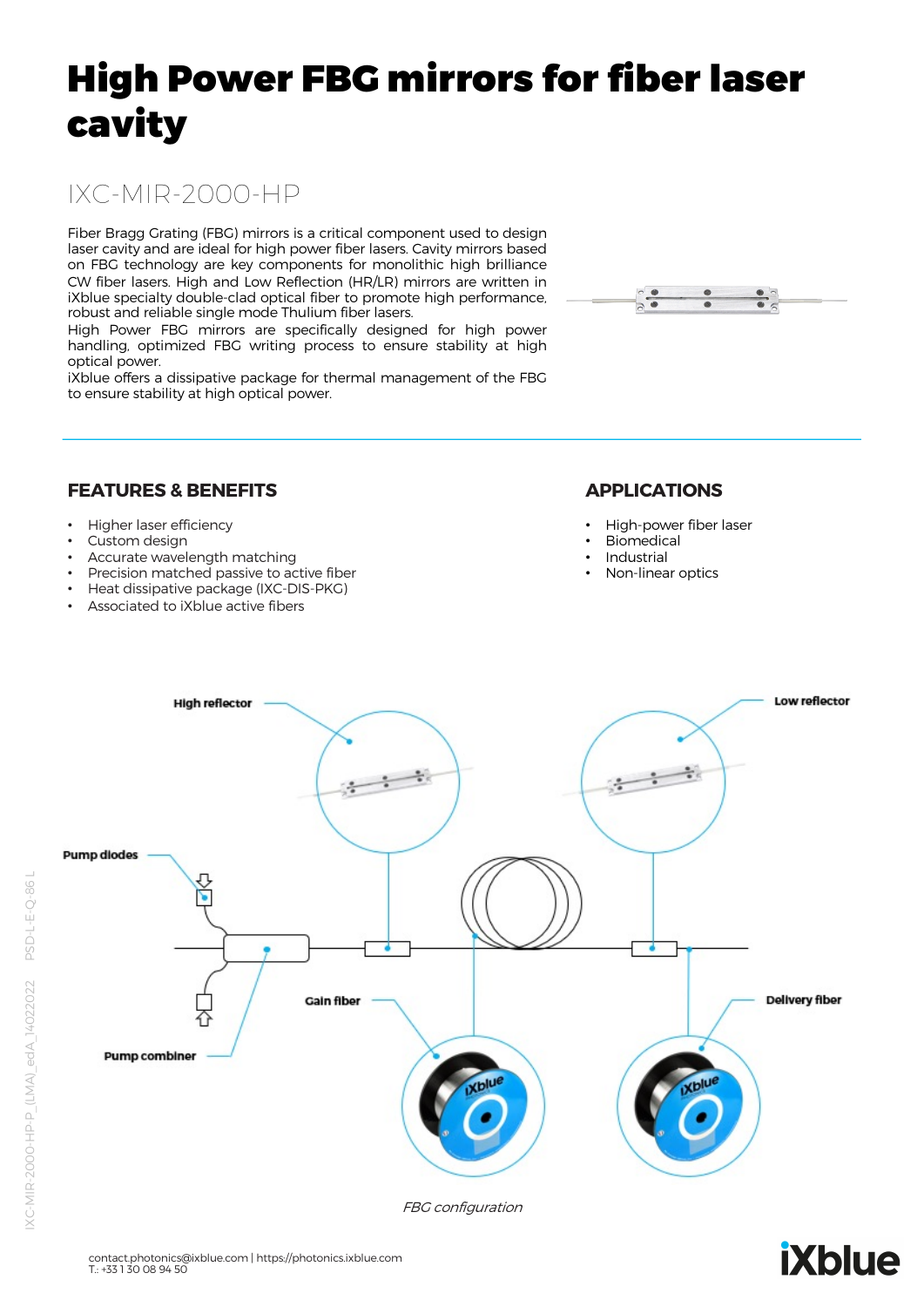## **IXC-MIR-2000-HP TECHNICAL SPECIFICATIONS**

#### **PARAMETERS**

| iXblue passive optical fiber (LMA type)                | IXF-2CF-PAS-25-400-0.08<br>IXF-2CF-PAS-25-250-0.08<br>IXF-2CF-PAS-20-250-0.08 |      |       |           |          |      |
|--------------------------------------------------------|-------------------------------------------------------------------------------|------|-------|-----------|----------|------|
| Center wavelengths range (ref. to vacuum) <sup>1</sup> | 1908                                                                          | 1940 | 1949  | 2031      | 2049     | 2120 |
| Center wavelength accuracy                             | $+/-1$ nm                                                                     |      |       |           |          |      |
| Wavelength matching with HR/LR                         | $<$ 0.2 nm                                                                    |      |       |           |          |      |
|                                                        |                                                                               | HR.  |       |           | LR.      |      |
| Peak reflectivity                                      | $\geq$ 99 %                                                                   |      |       | $5 - 20%$ |          |      |
| Peak reflectivity accuracy                             |                                                                               |      |       |           | $+/- 2%$ |      |
| Reflection bandwidth (FWHM)                            | $1 - 3$ nm<br>$0.3 - 1$ nm                                                    |      |       |           |          |      |
| <b>FWHM</b> accuracy                                   | $+/- 0.2$ nm<br>$+/-$ 0.1 nm                                                  |      |       |           |          |      |
| Side Lode Suppression Ratio                            | $>20$ dB<br>$>15$ dB                                                          |      |       |           |          |      |
| Maximum pump power handling $2-3$                      |                                                                               |      | 500 W |           |          |      |

<sup>1</sup> Other center wavelengths upon request<br><sup>2</sup> Using multimode pump at 915nm (background loss are equivalent vs 793nm)

<sup>3</sup> Appropriate cooling must be applied

#### **DESIGN PARAMETERS**

| FBG heat dissipative packaging | IXC-DIS-PKG-v2, dim: 62 x 12 x 3 mm |
|--------------------------------|-------------------------------------|
| Pigtail length each side A / B | l m                                 |

#### **ORDERING INFORMATION**

IXC-MIR-①-HP-②-③-④-P

| $\odot$ | Wavelength | $\rm(2)$ | Fiber type              | $\left( 3\right)$ | Peak reflectivity | (4) | <b>FWHM</b>      |
|---------|------------|----------|-------------------------|-------------------|-------------------|-----|------------------|
| 1908    | 1908 nm    | A        | IXF-2CF-PAS-25-400-0.08 | <b>HR</b>         | $\geq$ 99 %       | 3   | 3 nm             |
| 1940    | 1940 nm    | B.       | IXF-2CF-PAS-25-250-0.08 |                   |                   | 2   | $2 \text{ nm}$   |
| 1949    | 1949 nm    |          | IXF-2CF-PAS-20-250-0.08 | LR20              | 20 %              |     | 1 nm             |
| 2031    | 2031 nm    |          |                         | LR10              | 10%               | 0.5 | $0.5$ nm         |
| 2049    | 2049 nm    |          |                         | LR5               | 5 %               | 0.2 | $0.2 \text{ nm}$ |
| 2120    | 2120 nm    |          |                         |                   |                   |     |                  |

Specifications are subject to change without notice